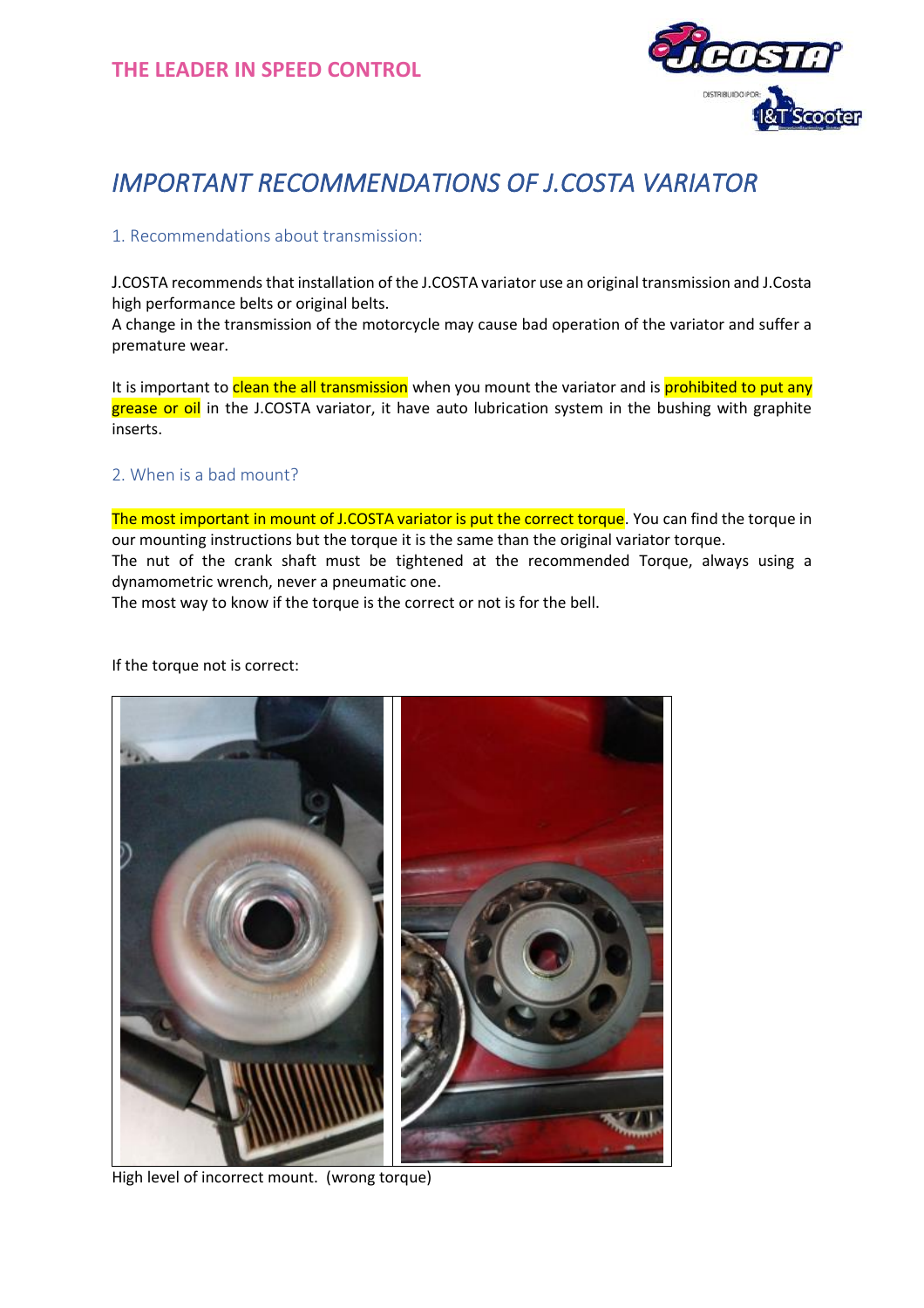# **THE LEADER IN SPEED CONTROL**





Normal level of incorrect mount. (wrong torque)

Also, it is important to put the original washers in the same position with the original variator. If it is different we put the technical specification in the mounting instructions because in specifics variators we put our washes.

#### 3. Maintenance



The standard maintenance: You need to change the rollers every two changes of oil and every four changes of oil you can change the bushing.

It's important to know that the maintenance also it is depending of the type of ride the motorcycle, weight of the motorcycle and the driver.

Ex: Maintenance of rollers, normally the costumer put less km in the variator. In this case our costumer told us that this variator have 4.000kmbut minimum have 15.000km: